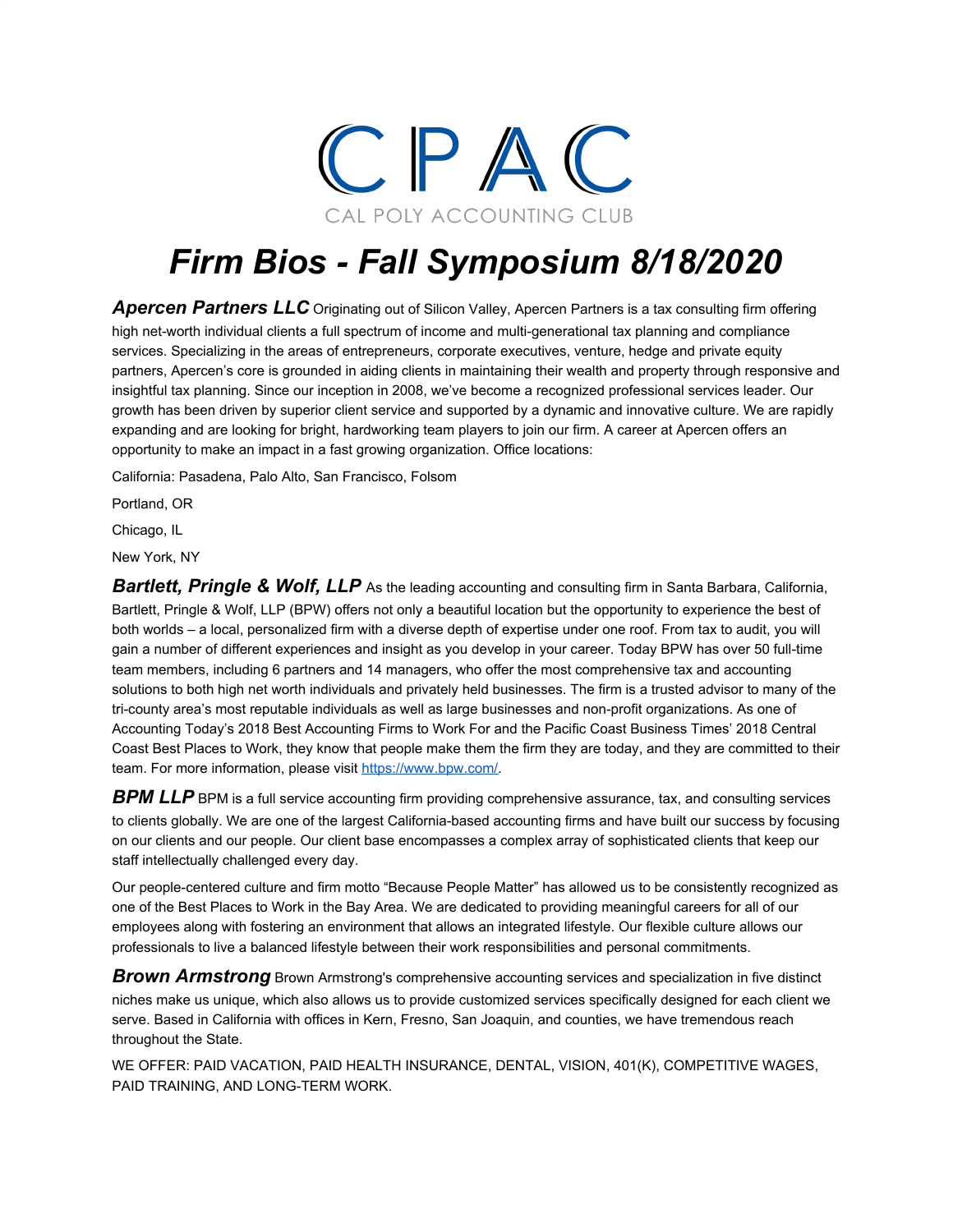Be part of a uniquely supportive community. We care for our clients and each other by delivering high-quality services with a personal touch because with us, it's never just a job, it's a career. <https://bacpas.com/>

**Caliber Accounting & Tax, LLP** Our mission is to contribute to the economic and personal well-being of our personnel and clients by providing quality and trusted professional services. Our commitment to exceptional client service is based on four primary factors: Unparalleled technical competence, specialization in locally growing industries, investment in technology/education and proactive client service. Personnel are our most valuable asset and we promote an atmosphere in which there is a free interchange of thoughts and ideas between partners and staff. At Caliber Accounting & Tax, LLP you will gain experience in a variety of areas with vast opportunities for growth and advancement. We subscribe to the learn by doing philosophy allowing our personnel to fully immerse themselves in a variety of tax compliance and business consulting projects. <http://www.calibercpas.com/>

*CBIZ* With over 100 offices nationwide, CBIZ is one of the top providers of financial services and benefits and insurance services nationwide. But we're more than your average professional services firm. We understand you want more than a job—you deserve a career that embraces your interests. If you want to pursue your passions, make a meaningful impact, and have work-life flexibility, come find your perfect fit with CBIZ.

CBIZ is a top 10 Public Accounting Firm with the benefit of providing more personalized attention to all of our clients. The San Luis Obispo office is one of eight California locations and exclusively provides tax services to clients. As part of a mid-size firm, CBIZ team members can expect to gain exposure to many different clients and industries. The San Luis Obispo office is currently seeking tax interns to join CBIZ for Spring 2021. Learn more at cbizcampus.com

*C&D llp* Established over 50 years ago, C&D llp is one of the largest CPA firms in Santa Barbara County. With a team of thirty, we provide a wide range of professional expertise without surrendering personal service or quality. At C&D we place emphasis on communicating and interfacing with our clients, allowing us to be proactive in planning for our clients' success.

As a local firm, we are proud of our team of professionals. We recruit from local universities to attract the best and brightest CPA candidates. Presently, each of our partners has between 10 and 30 years of public accounting experience. Beyond the wide diversity of the client base they serve, they participate in non-profit charitable organizations and serve as trustees in selected situations, resulting in familiarity with all aspects of business and investment management to provide advisory services.

We have developed areas of our practice based on local influences. Throughout the firm's history we have specialized in agriculture industries. Our specialized knowledge of vineyard and winery accounting and taxation allows us to advise the growing Central Coast wine industry. Other areas of expertise include closely held business operations, real estate advisory services, and estate and trust planning and administration. We succeed as a firm when our clients succeed.

*Crowe LLP* is the 9th largest public accounting and consulting firm in the nation, and it is also the 9th largest in the world. We offer Audit, Tax, Consulting, and Advisory Services to our clients across a wide array of industries like Technology, Media, and Telecommunications, Financial Services, Manufacturing and Distribution, Healthcare, and Public Sector, to name a few. While we have offices across the country, in California we are located in: San Francisco, San Jose, Sacramento, Los Angeles, Sherman Oaks, and Orange County. Crowe has been ranked on Fortune's list of "100 Best Companies to Work For" – 3 years in a row! Additionally, Fortune has listed Crowe as being one of the Best Workplaces For: Millennials, Recent College Grads, Parents, and Giving Back. To submit your application for any of our positions, please go to: tinyurl.com/CroweCA2020. We look forward to getting to know you!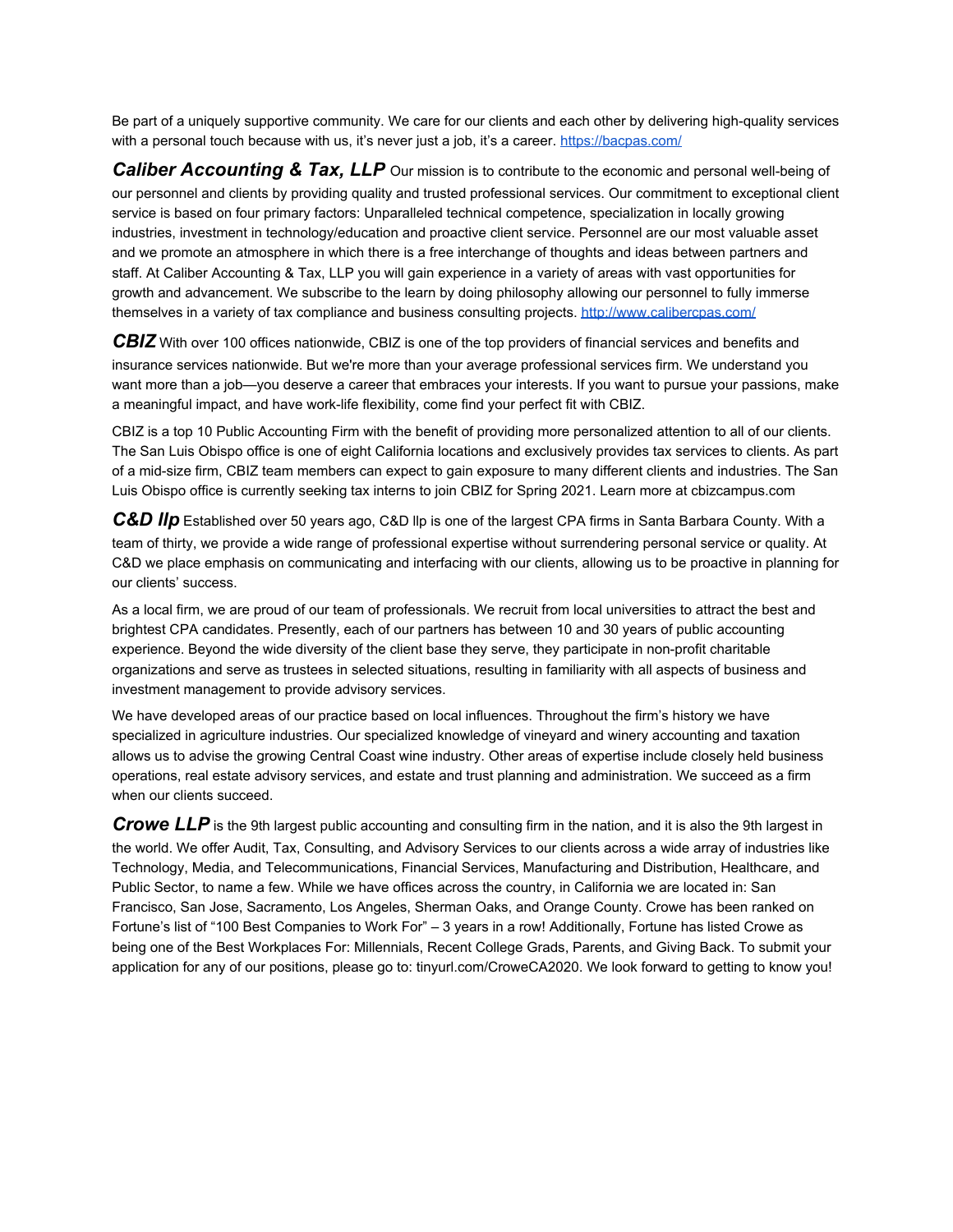*EisnerAmper LLP* EisnerAmper LLP is one of the largest accounting and advisory firms in the U.S. We provide audit, accounting, and tax services, as well as corporate finance, internal audit and risk management, litigation consulting and forensic accounting, and other professional services to a broad range of clients. We work with businesses ranging from start-ups to Fortune 500 in size, including more than 150 public companies. With offices in New York, New Jersey, Pennsylvania, California, Florida and the Cayman Islands, and as an independent member of Allinial Global, EisnerAmper serves clients worldwide.

*EY* We bring extraordinary people like you,

together to build a better working world.

We're unicorn makers and bot builders. Change agents and cyber gurus. Performance improvers and problem solvers. Data scientists and growth hackers. Risk managers and confidence builders. We're a global organization full of diverse perspectives ready to welcome yours. Here, you'll become a truly Transformative Leader - with your mindset as crucial as your skillset. At EY, above and beyond your supply chain experience, your code-writing ability or your understanding of tax codes, it's about how you collaborate on a team, and how you inspire others. It's about how you listen to clients, persevere when the work gets difficult and that's just the beginning.

We provide the culture, the tech, the teams, the scale, the challenges, the learning and the relationships for you to personalize your career as part of a truly transformative organization. We will empower the exceptional EY

experience. It's yours to build.

*Frank, Rimerman + Co. LLP* Frank, Rimerman + Co. LLP is a San Francisco Bay Area based public accounting and consulting firm. Established in 1949, we are now the largest accounting firm headquartered in Silicon Valley. With offices in Palo Alto, San Francisco, San Jose and St. Helena, California, and our independent membership in Baker Tilly International, we are a leading source for local and global services.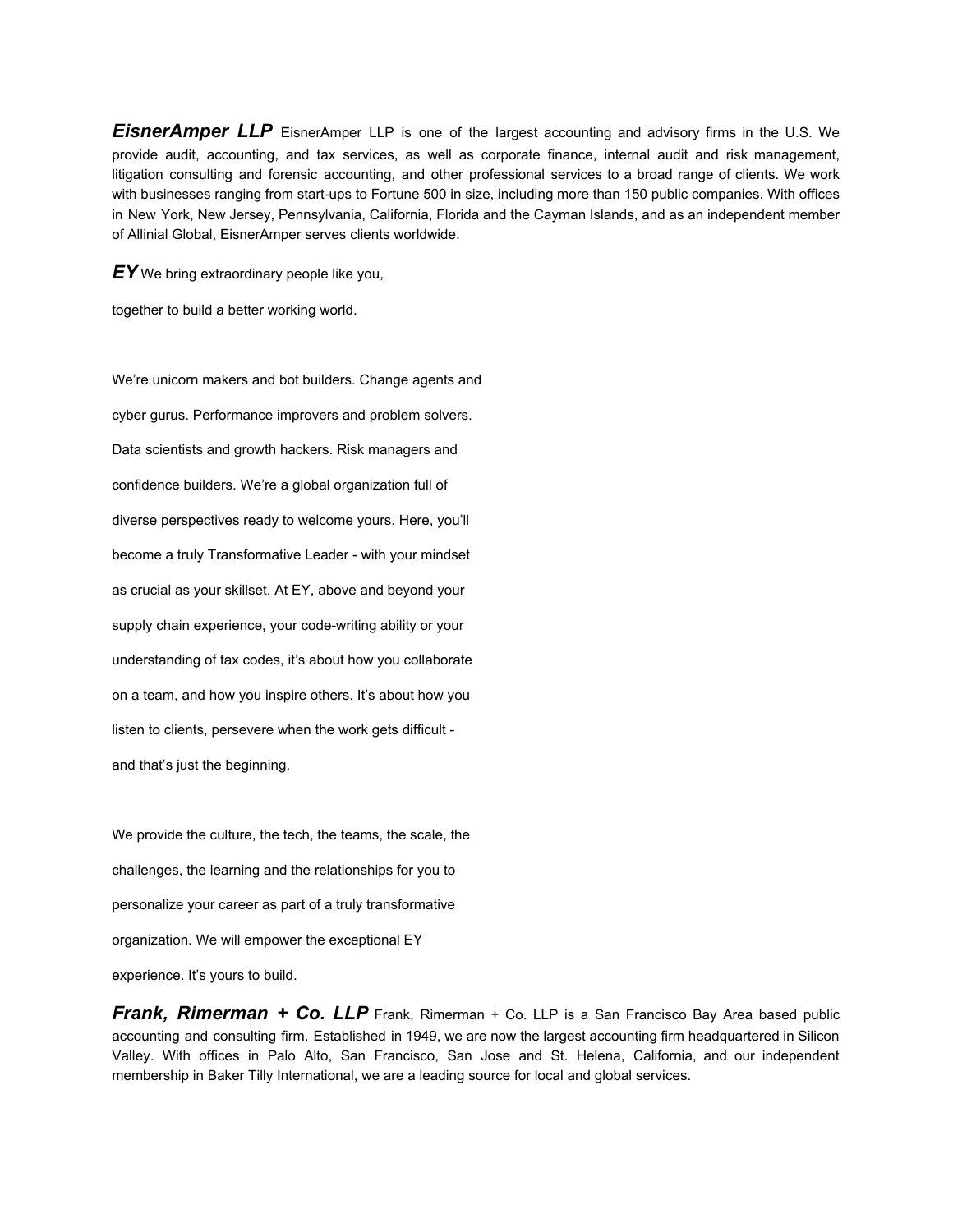We are known for the exceptional caliber of our people and as the trusted advisor to high net worth individuals and families, start-up entrepreneurs, high profile Napa wineries and some of the most innovative organizations in Silicon Valley and across the nation.

Interns and full-time associates may explore these unique service lines through our elective rotational programs, allowing hires to confirm their interests through experience. We also offer summer leadership programs for students newer to the accounting major.

*HCVT* We are a leading CPA firm headquartered in Los Angeles offering tax planning, audit, accounting service, and business management services to our clients. We're hiring for Tax and Audit at our various 13 locations across California, Texas, Utah, and Arizona. \*Culture Benefits\* 1. Overtime Pay 2. Casual Dress Code 3. Tuition Reimbursement 4. Paid Parking 5. Sponsored Health and Wellness Activities 6. CPA Passing Bonus and Reimbursement 7. 4 Weeks of Vacation to Start 8. Mentorship Program 9. Training Opportunities 10. Career Growth

*KPMG* KPMG is a premier audit, tax, and advisory services firm. KPMG delivers a globally consistent set of multidisciplinary services based on deep industry knowledge. Their industry focus helps KPMG professionals develop a rich understanding of clients' businesses and the insight, skills, and resources required to address industry-specific issues and opportunities. For more information: [http://www.kpmg.com.](http://www.kpmg.com/)

**Longcrier CPAs LLP** Longcrier & Associates CPAs is a premiere accounting firm serving the Central Coast with offices in San Luis Obispo and Paso Robles. The professionals at Longcrier & Associates approach accounting and taxation with the same entrepreneurial spirit and dedication to quality that our clients have as they approach their own businesses and financial situation. Our firm adopts a multidisciplinary approach in providing our accounting services based on deep industry knowledge.

*MGO (Macias Gini & O'Connell)* Founded in 1987, MGO (Macias Gini & O'Connell LLP) is one of the fastest growing professional services firms in the country with our largest offices throughout California and New York. With a staff of over 350, our firm offers a diverse array of assurance, tax, consulting, outsourcing, and advisory services to clients that range from aerospace and engineering firms, to hospitals and nonprofit foundations – from the largest government entities in the country, to the biggest celebrities in Hollywood.

MGO employees work in a fast-paced, high-growth environment that offers exposure to national resources through the BDO alliance, recognized thought leaders and fast career growth opportunities. MGO is ranked as one of the top CPA firms in the nation by Accounting Today and Inside Public Accounting. And the firm was awarded the 'Best of Accounting' designation in Client Satisfaction by the independent research firm, Inavero.

*Navolio & Tallman LLP* Navolio & Tallman LLP is a boutique CPA firm located in San Francisco's South of Market district.

At Navolio & Tallman LLP, we hire the best people and demand excellence, while fostering a supportive and fun environment where they can grow as professionals and cultivate long-term careers in public accounting. We offer the work-life integration and personal mentorship only a boutique CPA firm can offer, but have the sophisticated clientele and experienced professionals more often found in larger CPA firms. Our rich development opportunities, experienced team of professionals, and collaborative office environment combine to form a unique and rewarding place to launch or develop a career.

We are looking for high-caliber, entrepreneurial candidates to join our team in our commitment to our firm's simple philosophy: to provide awesome client service.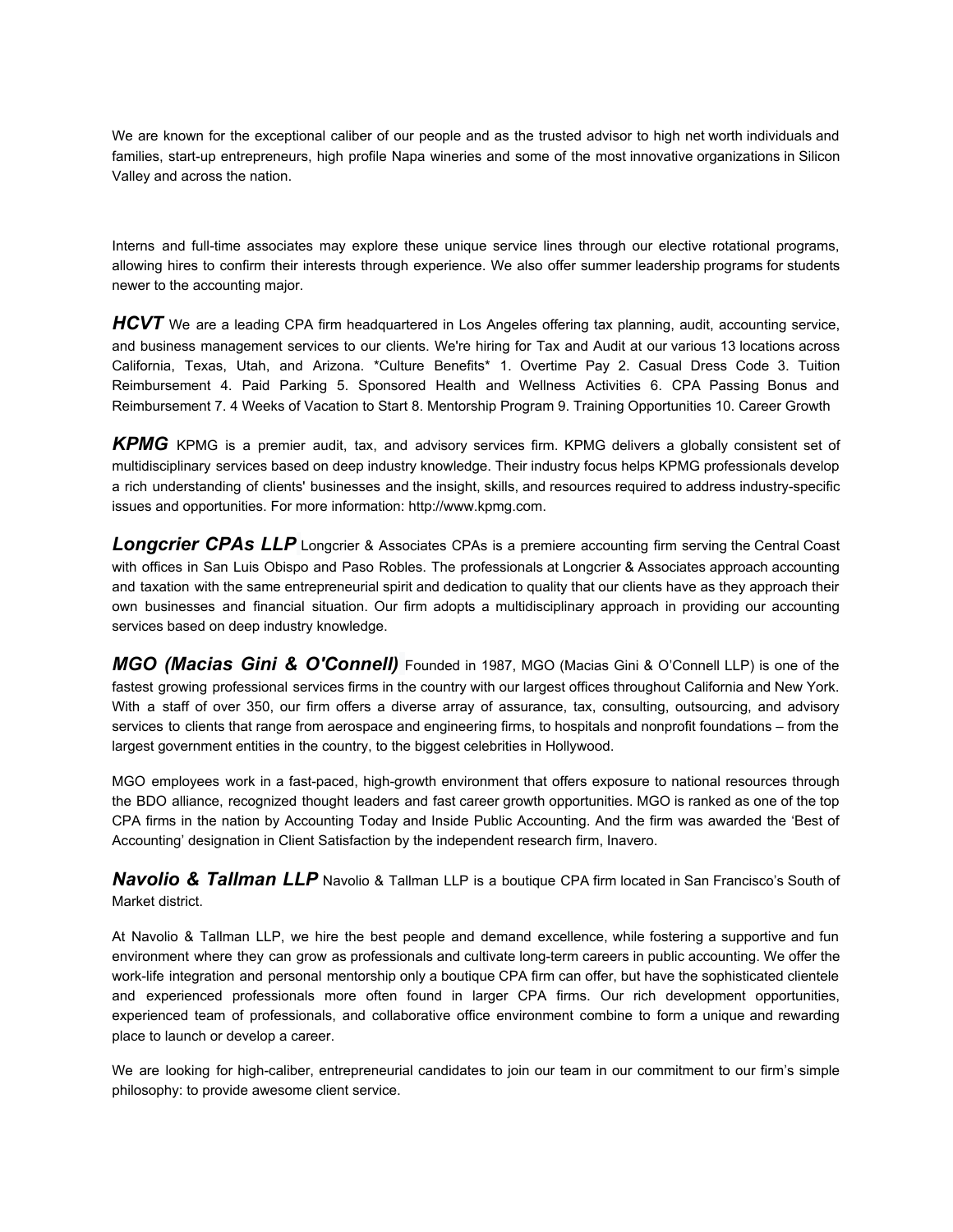**PWC** At PwC, we're committed to developing high-performing professionals who have the skills, opportunities and confidence to be unique leaders. We are passionate about Diversity & Inclusion, Digital Upskilling and Be Well, Work Well and are continuously working to use those pillars to solve important problems and build trust in society. No matter what line of service or location you're interested in, PwC has 2021 positions available across the U.S. in all 3 lines of service; Assurance, Tax, Risk Assurance and Advisory. Positions include: Winter Internships (January - March), Summer Internships (June - August), the Start Diversity Internship (June - August), and full-time Winter Associate and Summer/Fall Associate roles. PwC's application deadline is September 22nd at 11:59PM, so apply today!

*RINA Accountants & Advisors* RINA is a regional full service accounting and consulting firm with offices located in San Francisco, Oakland, and Walnut Creek. RINA serves closely-held businesses and their owners, high net worth individuals and families, and many not-for-profit organizations and private foundations. RINA is one of the leading independent accounting firms in Northern California and among the largest in the Greater Bay Area.

At RINA, we're looking for accountants who want to go beyond a CPA certificate — who display innovation, creativity and entrepreneurship. RINA people seek out early client contact, and strive to establish rapport and learn each client's business. Because client profitability and growth is our goal, we're committed to developing well-rounded individuals who will eagerly accept any business challenge.

*RSM* RSM is the leading provider of audit, tax and consulting services to the middle market, which is the engine of global commerce and economic growth. With over 11,000 employees across the U.S. and Canada and a global presence in 120 countries, our purpose is to deliver the power of being understood to our clients, colleagues and communities. As first-choice advisors, we are focused on developing leading professionals and innovative services to meet our clients' evolving needs in today's ever-changing business environment.

Through a supportive, caring culture, our people are empowered to be their authentic selves, make an impact, own their futures and achieve their personal and professional aspirations. Together, our people's individual talents and diverse perspectives strengthen our teams and enhances the unique insights that we provide to our clients.

**Seiler LLP** For over 60 years, Seiler has provided advisory, tax, and accounting services to some of the world's most affluent individuals, families, privately held businesses, and non-profit organizations. Our clients include prominent business, community, and philanthropic leaders, as well as high-net-worth, multi-generational families.

With four offices in Silicon Valley and the San Francisco Bay Area, we deliver the sophisticated solutions, innovative thinking, global capabilities, and highly personalized service our clients require to navigate the complexities of their financial worlds, not only for today but for many years to come. Our goal is to exceed our clients' expectations in every way.

Seiler is a member firm of HLB, a global network of independent advisory and accounting firms. Through this network, we offer clients capabilities in over 150 countries and jurisdictions.

Seiler was recognized as a 2020 Best Place to Work by the San Francisco Business Times and the Silicon Valley Business Journal.

*Sensiba San Filippo LLP* SSF is a 2020 Bay Area News Group Top Workplace! Located in the SF Bay Area and the Central Valley, SSF offers comprehensive assurance, tax and consulting services; the Firm has a regional focus with global expertise in industries such as Venture Capital, Manufacturing, Food & Beverage and more. SSF's core values are Family, Community, Firm (in that order). Our relationships are built on honesty, mutual respect, and trust. In 2018, SSF became the first and only California CPA firm certified as a B Corporation (B Corp).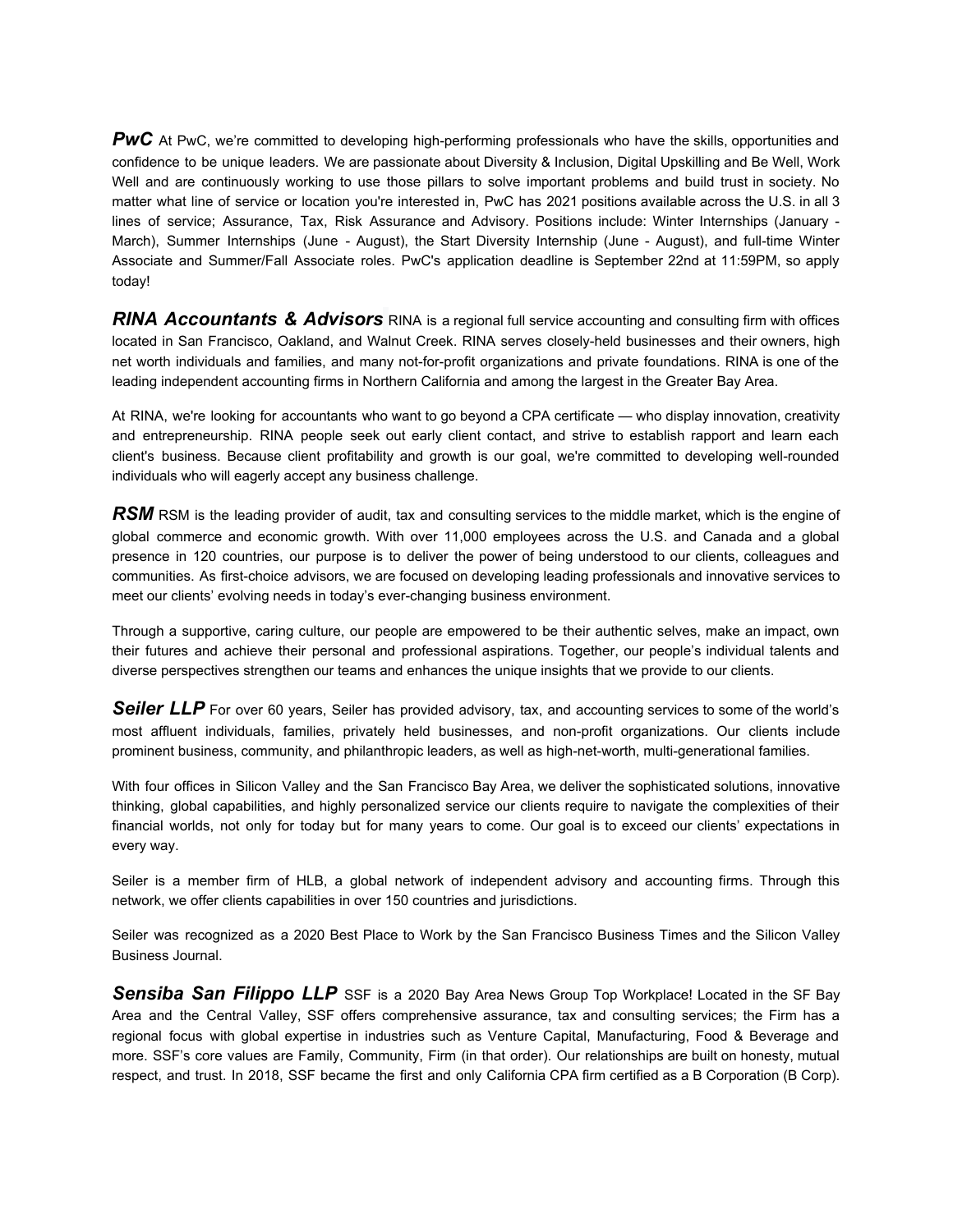This certification distinguishes companies that use the power of business to solve social and environmental problems. We can't wait to meet you!

*Spott, Lucey & Wall, Inc. CPAs* Spott, Lucey & Wall is a San Francisco based CPA firm providing a full range of taxation and attestation services. We have over 40 years of experience assisting our domestic and international business and individual clients manage their demanding cross border transactions. We offer our clients extensive technical skills and resources to provide solutions to complex business issues. Our professional staff all have the extensive academic background and rigorous training necessary to provide tax and consulting services to help our clients succeed.

We seek top level accounting graduates who are committed to a lifelong career in public accounting. The majority of our accountants are recruited directly from colleges and universities and promoted to ownership in about ten years.

We currently have two senior accountants that have graduated from CalPoly. They came to us immediately after completing their bachelors in accounting. They have since made their way up to leadership positions within the firm.

*Squar Milner LLP* To sum up Squar Milner in a single word "growth." At Squar Milner we believe in professional growth, personal growth, and firm-wide growth. For the last several years we've been one of the fastest growing CPA firms in the nation, and we're not slowing down. On November 1, 2020 we'll be joining Baker Tilly US and will become a Top-10 firm, operating coast-to-coast, including international operations. Come connect with our Professionals and discover how to grow and develop the way you want to. Don't just fit-in, Stand Out!

Visit us at www.squarmilner.com

**Wiley** Wiley Efficient Learning combines superior content with a proven online learning methodology. Wiley's acclaimed CPA review course content includes 12,000+ test questions, and is built around a 30-minute "Bite-sized" content framework. Our student surveys of those who complete the Wiley CPAexcel Course, show pass rates on the CPA Exam at 90% plus. Visit www.efficientlearning.com

Wiley is a global provider of content and content-enabled workflow solutions in professional development and education.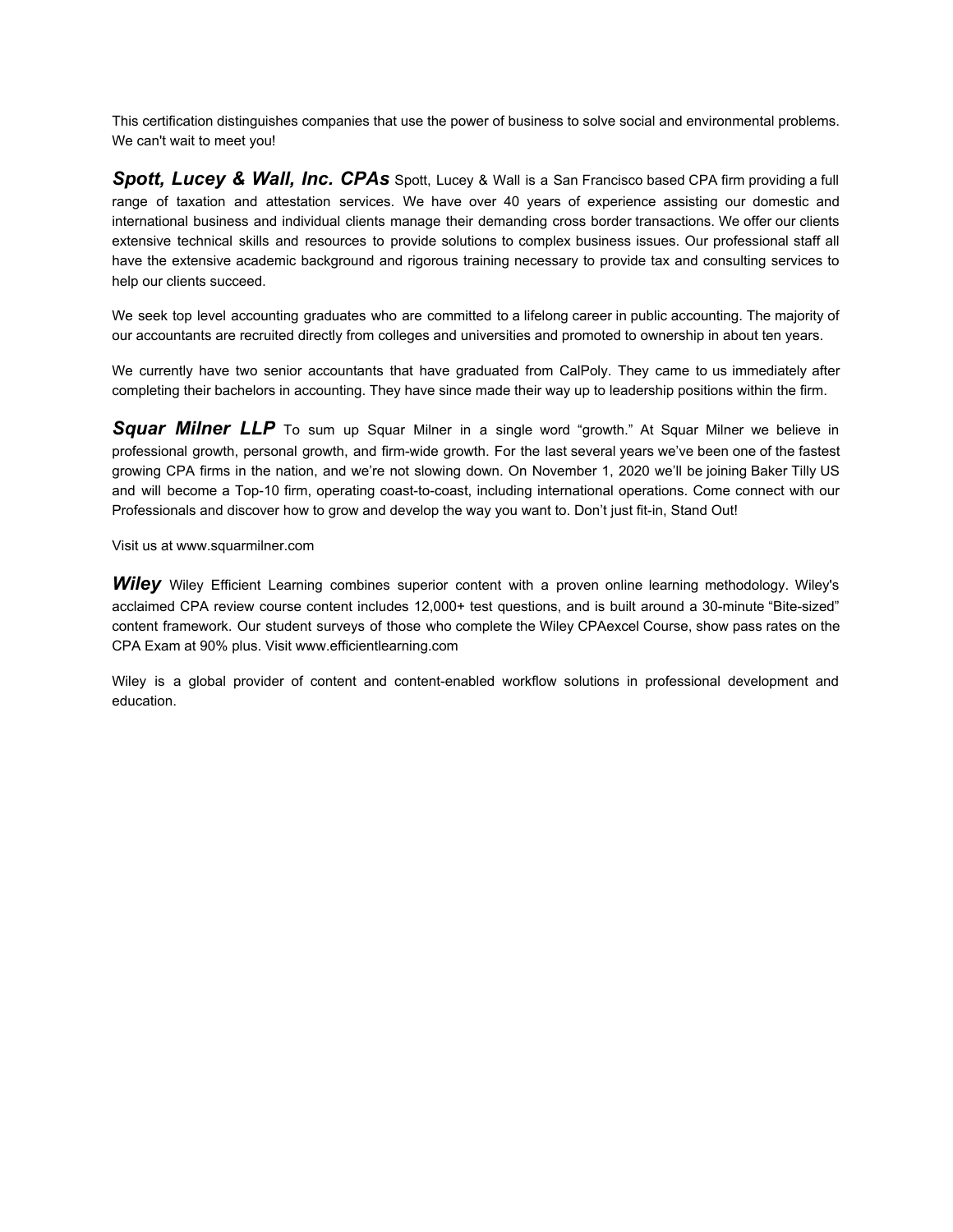| <b>Claire Clemente</b> | claire@arcconsultingllc.com        | arcconsultingllc      |
|------------------------|------------------------------------|-----------------------|
| Sarah striker          | sarah.stricker@armaninollp.com     | Armaninollp           |
| Nicole Alegre          | nicole@apercen.com                 | Apercen               |
| Roshni Patel           | rpatel@bacpas.com                  | <b>BACPAS</b>         |
| Celisse Coppel         | ccoppel@bdo.com                    | <b>BDO</b>            |
| Adriana Lucero         | alucero@bpmcpa.com                 | <b>BPMCPA</b>         |
| Bridget foreman        | bforeman@bpw.com                   | <b>BPW</b>            |
| <b>Patrick Marsh</b>   | recruiting@calibercpas.com         | Calibercpas           |
| <b>Hayley Peltz</b>    | hayley.peltz@cbiz.com              | CBIZ                  |
| Michael Sgobba         | recruiting@cdcpa.com               | <b>CDCPA</b>          |
| Jordan Erickson        | Jordan.Erickson@chevron.com        | Chevron               |
| <b>Ashley Carroll</b>  | university.recruiting@clorox.com   | Clorox                |
| Paul Ngo               | paul.ngo@crowe.com                 | Crowe                 |
| Vivian Goena           | vgoena@dbntm.com                   | <b>DBNTM</b>          |
| Casey Comings          | ccomings@deloitte.com              | Deloitte              |
| Isabella Brilliant     | isabella.brilliant@eisneramper.com | Eisneramper           |
| Julia Silvestre        | julia.silvestre@ey.com             | EY                    |
| Ricardo Soria          | rsoria@frankrimerman.com           | Frankrimerman         |
| Jonah Yamagata         | jonah.yamagata@glennburdette.com   | <b>Glenn Burdette</b> |
| Sara Keimig            | sara.keimig@us.gt.com              | GT                    |
| Hayashi??              |                                    |                       |
| Helena Kim             | Helena.Kim@hcvt.com                | <b>HCVT</b>           |
| <b>Mariah Cotnoir</b>  | mcotnoir@nhhco.com                 | <b>NHHCO</b>          |
| Melissa Speciale       | mspeciale@hw-cpa.com               | <b>HW-CPA</b>         |
| Stephanie Cannizzaro   | careers@kcoe.com                   | <b>KCOE</b>           |
| Jennifer stoch         | jstoch@kpmg.com                    | <b>KPMG</b>           |
| <b>BRYCE BOGGS</b>     | bryceb@longcriercpas.com           | Longcrier Cpas        |
| Andrew nguyen          | recruiting@mgocpa.com              | <b>MGOCPA</b>         |